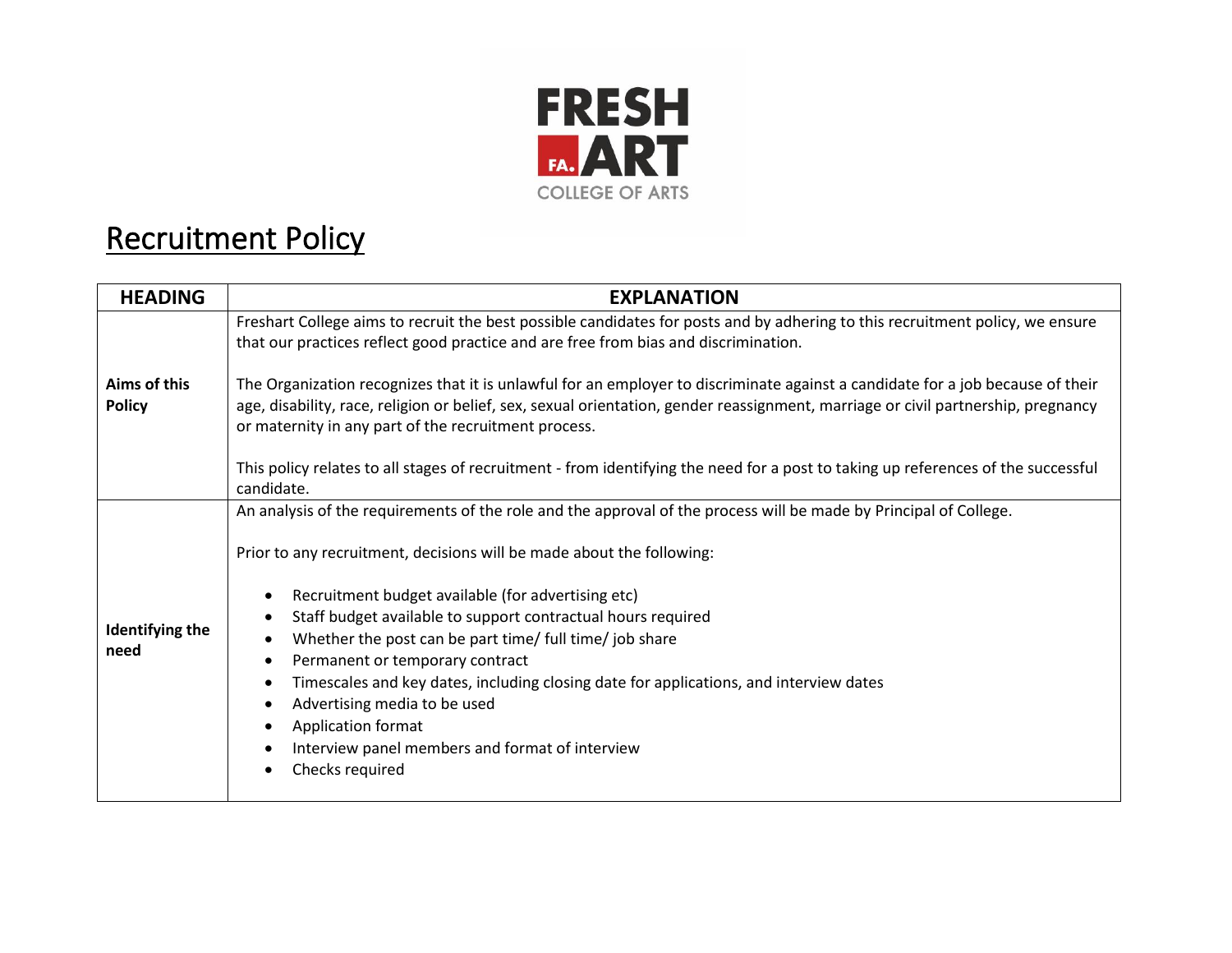|                                                                | A job description will be drawn up which will include information on the following:                                                                                                                           |
|----------------------------------------------------------------|---------------------------------------------------------------------------------------------------------------------------------------------------------------------------------------------------------------|
| Drawing up a<br>job description<br>and person<br>specification | name of organisation<br>$\bullet$                                                                                                                                                                             |
|                                                                | position title<br>$\bullet$                                                                                                                                                                                   |
|                                                                | number of hours/ full time/ temporary or permanent etc<br>$\bullet$                                                                                                                                           |
|                                                                | main purpose of job<br>$\bullet$                                                                                                                                                                              |
|                                                                | the responsibilities involved<br>$\bullet$                                                                                                                                                                    |
|                                                                | level of decision making<br>$\bullet$                                                                                                                                                                         |
|                                                                | working relationships with others<br>$\bullet$                                                                                                                                                                |
|                                                                | the location of the workplace<br>$\bullet$                                                                                                                                                                    |
|                                                                | salary and benefits<br>$\bullet$                                                                                                                                                                              |
|                                                                | line manager's name or position                                                                                                                                                                               |
|                                                                | A person specification will also be drawn up, which will detail essential and desirable:                                                                                                                      |
|                                                                | abilities<br>$\bullet$                                                                                                                                                                                        |
|                                                                | qualifications<br>$\bullet$                                                                                                                                                                                   |
|                                                                | experience preferred or required for the post<br>$\bullet$                                                                                                                                                    |
|                                                                | The essential and desirable criteria will then form a checklist against which applications can be objectively judged in order to<br>draw up a shortlist.                                                      |
|                                                                | Any criteria must be free from indirect or direct discrimination. (Indirect discrimination is using a requirement which will<br>make it difficult for people of a particular gender, culture or age to apply) |
| <b>Advertising</b>                                             | Generally, adverts are circulated internally for a period of 2 weeks to give opportunity to existing staff to apply for posts,                                                                                |
|                                                                | before they are advertised externally.                                                                                                                                                                        |
|                                                                | Externally advertised posts will be advertised in appropriate media and will include newspapers and recruitment agencies.                                                                                     |
|                                                                | The key basic information to be contained in any advertisement are:                                                                                                                                           |
|                                                                | Name of organisation<br>$\bullet$                                                                                                                                                                             |
|                                                                | Post title<br>$\bullet$                                                                                                                                                                                       |
|                                                                | Type of contract                                                                                                                                                                                              |
|                                                                | A contact name and details to request an application pack<br>$\bullet$                                                                                                                                        |
|                                                                | closing date for applications                                                                                                                                                                                 |
|                                                                |                                                                                                                                                                                                               |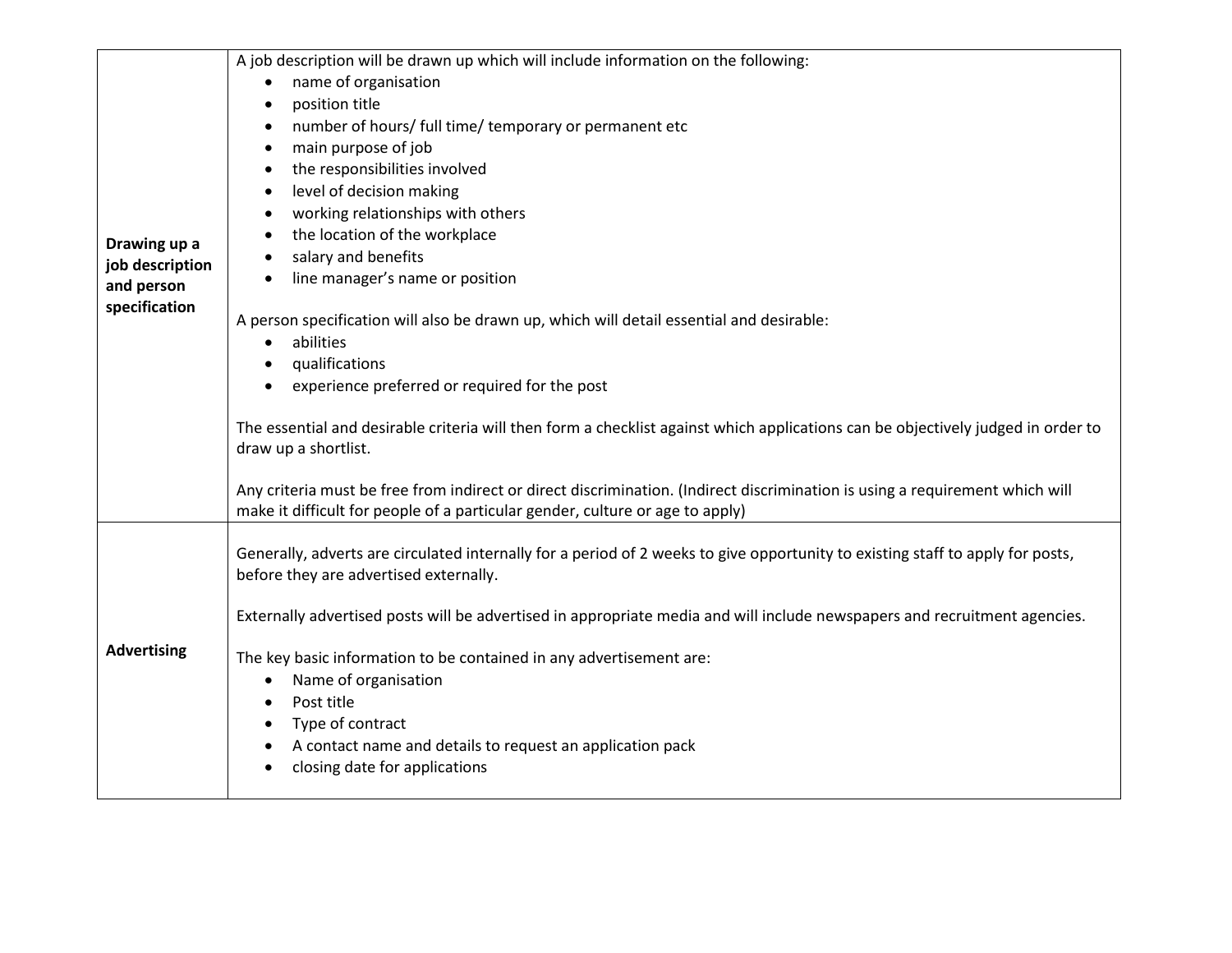| <b>Application</b><br>pack                         | Applications packs for posts at Freshart will comprise the following:<br>Letter or note clarifying practical aspects such as what needs to be included in the candidate's application, whether<br>$\bullet$<br>postal / electronic applications are acceptable, closing dates, interview dates, whether details of acknowledgement<br>will be sent on receipt of applications, possibly also details of how candidates will be informed about call for<br>interview<br>Job description<br>Person specification<br>CV. Including; personal details, education and qualifications, previous work experience, suitability for the role, names<br>of referees (usually 2<br>Information about the organisation<br>Portfolio of work where appropriate<br>$\bullet$ |
|----------------------------------------------------|----------------------------------------------------------------------------------------------------------------------------------------------------------------------------------------------------------------------------------------------------------------------------------------------------------------------------------------------------------------------------------------------------------------------------------------------------------------------------------------------------------------------------------------------------------------------------------------------------------------------------------------------------------------------------------------------------------------------------------------------------------------|
|                                                    | Candidates will be asked to confirm their eligibility to work in Cyprus in order to comply with employment legislation.                                                                                                                                                                                                                                                                                                                                                                                                                                                                                                                                                                                                                                        |
| <b>Receiving</b><br>applications                   | On receipt of applications, the organisation will carry out the following process: Applications received will be listed and<br>securely stored until the deadline date. Copies will be made for each member of the shortlisting group. Original copies will be<br>retained securely and all people carrying out shortlisting are instructed to keep the information secure.                                                                                                                                                                                                                                                                                                                                                                                    |
| <b>Shortlisting and</b><br>notifying<br>candidates | The process for shortlisting candidates for interview involves reading through each application by members of the interview<br>panel and coming to a consensus about which are most suitable for the post.<br>When notifying shortlisted candidates of interview, the following information will be provided / requested:<br>The date, time and location of interview<br>$\bullet$<br>The format of the interview<br>$\bullet$<br>Request for information about any special requirements                                                                                                                                                                                                                                                                       |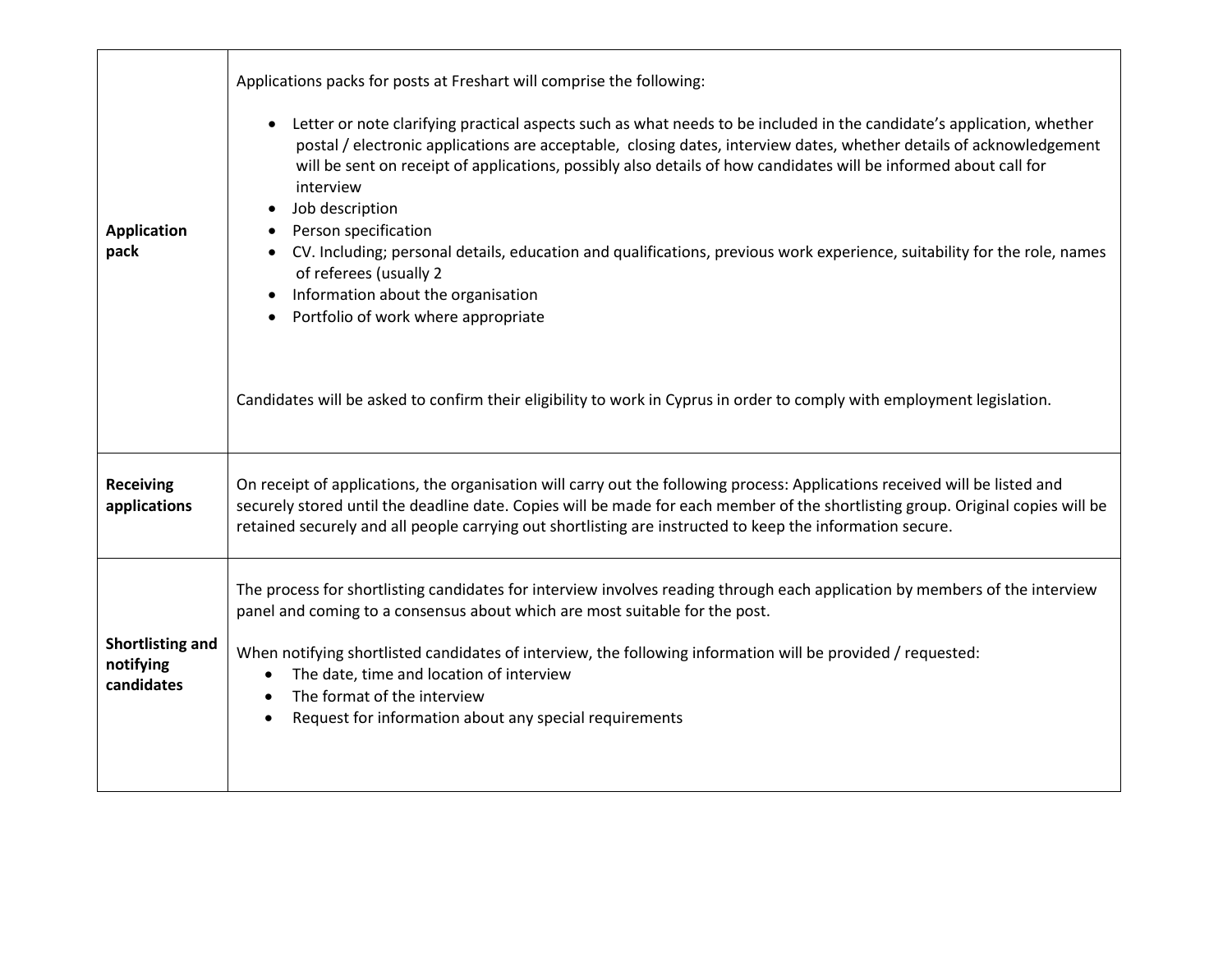| The interview                    | In deciding the interview format, the organisation will consider the most appropriate way of testing the suitability of the<br>candidate.                                                                                                                                                                                                                                                      |
|----------------------------------|------------------------------------------------------------------------------------------------------------------------------------------------------------------------------------------------------------------------------------------------------------------------------------------------------------------------------------------------------------------------------------------------|
|                                  |                                                                                                                                                                                                                                                                                                                                                                                                |
|                                  | Decisions about successful candidates will be made through consensus by the interview panel on consideration of the<br>responses to tasks and questions set and will be based on the best person for the job.                                                                                                                                                                                  |
|                                  | Interview preparation by the organisation will involve:                                                                                                                                                                                                                                                                                                                                        |
|                                  | Deciding upon format of interviews to provide the most appropriate ways of testing the candidates (interview,<br>$\bullet$<br>practical test, discussion group, presentation)                                                                                                                                                                                                                  |
|                                  | Deciding upon interview questions, weighting those questions as appropriate and forming into an interview marking<br>grid                                                                                                                                                                                                                                                                      |
|                                  | Conducting interviews equitably<br>$\bullet$<br>Deciding upon the format for briefing candidates about the organisation<br>$\bullet$                                                                                                                                                                                                                                                           |
|                                  | Giving opportunities for candidates to ask questions<br>$\bullet$                                                                                                                                                                                                                                                                                                                              |
|                                  | Informing candidates of timescales for making decisions<br>$\bullet$                                                                                                                                                                                                                                                                                                                           |
|                                  | Clarification of information in the application (e.g., any gaps in employment and confirm factual information)<br>$\bullet$                                                                                                                                                                                                                                                                    |
| Making the job<br>offer          | The process for making the job offer to the successful candidate is to be verbally offered the post by one of the interview<br>panel subject to satisfactory references. A start date is agreed and the offer will be confirmed in writing (again subject to<br>satisfactory references if not yet received). The candidate will be asked to sign a copy as acceptance of the post and return. |
|                                  | The process for informing unsuccessful candidates is to inform them once the successful applicant has accepted the position.<br>Feedback will be offered on their interview performance.                                                                                                                                                                                                       |
| <b>References and</b><br>checks  | References will be taken up only for successful candidates after selection.                                                                                                                                                                                                                                                                                                                    |
|                                  | Referees will be asked to respond to provide information on absence over the past 3 years, confirmation that the person has<br>worked there / known to them and for how long, absence record, honesty, capability, suitability for the new role.                                                                                                                                               |
|                                  | If there are any concerns about the references/ checks that are received, the situation will be considered by the Head of<br>College, and then the organisation will have to consider withdrawing the job offer.                                                                                                                                                                               |
| <b>Retention of</b><br>paperwork | All documentation relating to the recruitment process will be retained for a minimum period of 6 months. The<br>documentation will be retained by, and then confidentially disposed of by the Head of Administration.                                                                                                                                                                          |